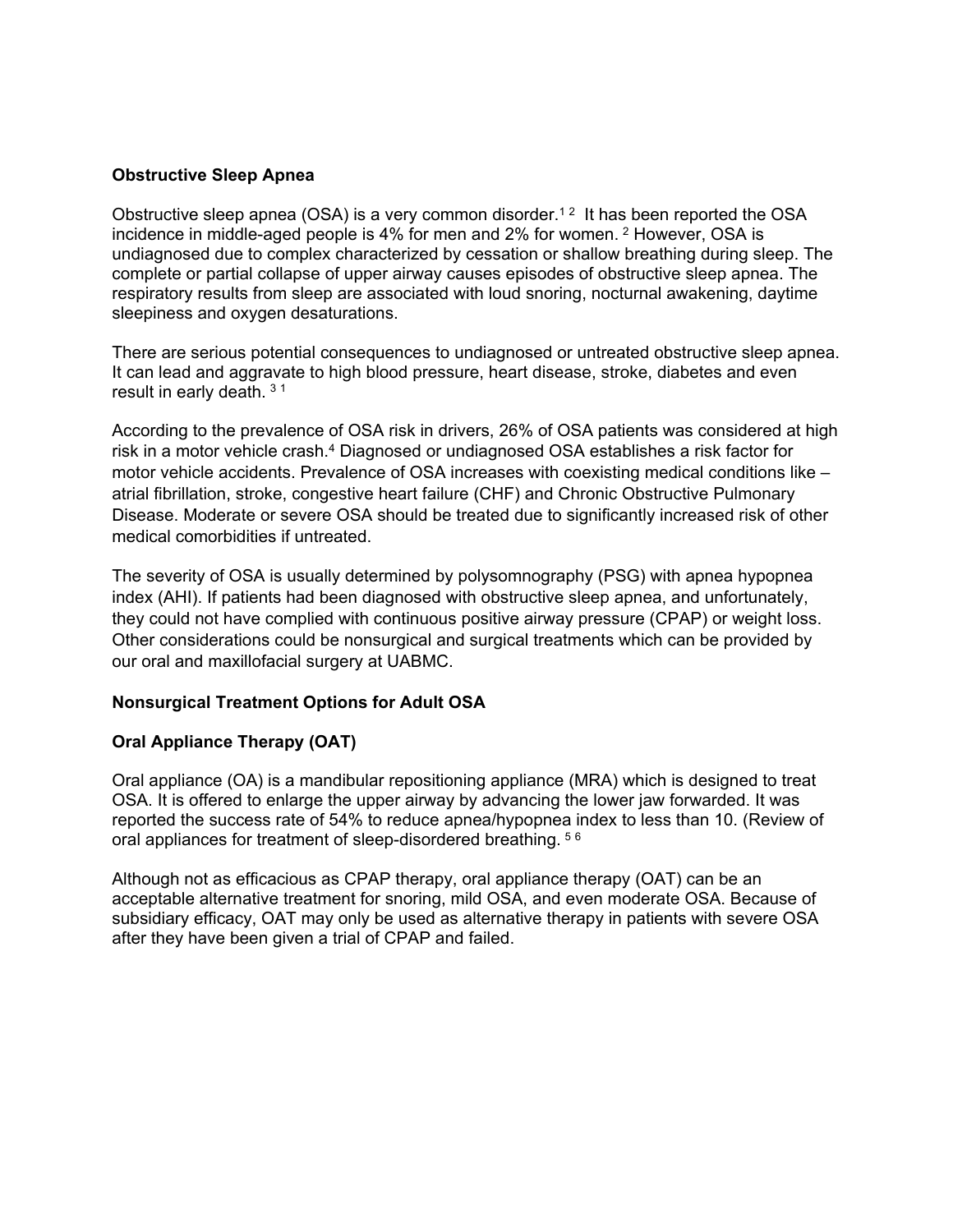

## **Surgical Treatment for Adult OSA**

There are many surgical options for the treatment of OSA. The goal is to bypass the site of obstruction.

Uvulopalatopharyngoplasty (UPPP) is a common surgery. It consists of a reduction of the uvula and part of the soft palate. It decreases soft palate (retropalatal) obstruction but does not address tongue base obstruction. The success rate of UPPP alone is not high. Approximately 40-50% if surgical success is defined as 50% reduction in RDI and/or apnea index. $^{7\text{-}10}$ 

Maxillomandibular advancement (MMA) is a procedure to open the airway in obstructive sleep apnea patients by moving both upper and lower jaws forward and addressing the airway obstruction behind the soft palate and tongue. It increases the retrolingual and retropalatal space (Figure 1). The region around the base of the tongue is the most increased space by MMA. MMA surgery helps sleep apnea patients breathe easier or take less effort to breathe.<sup>11,12</sup>